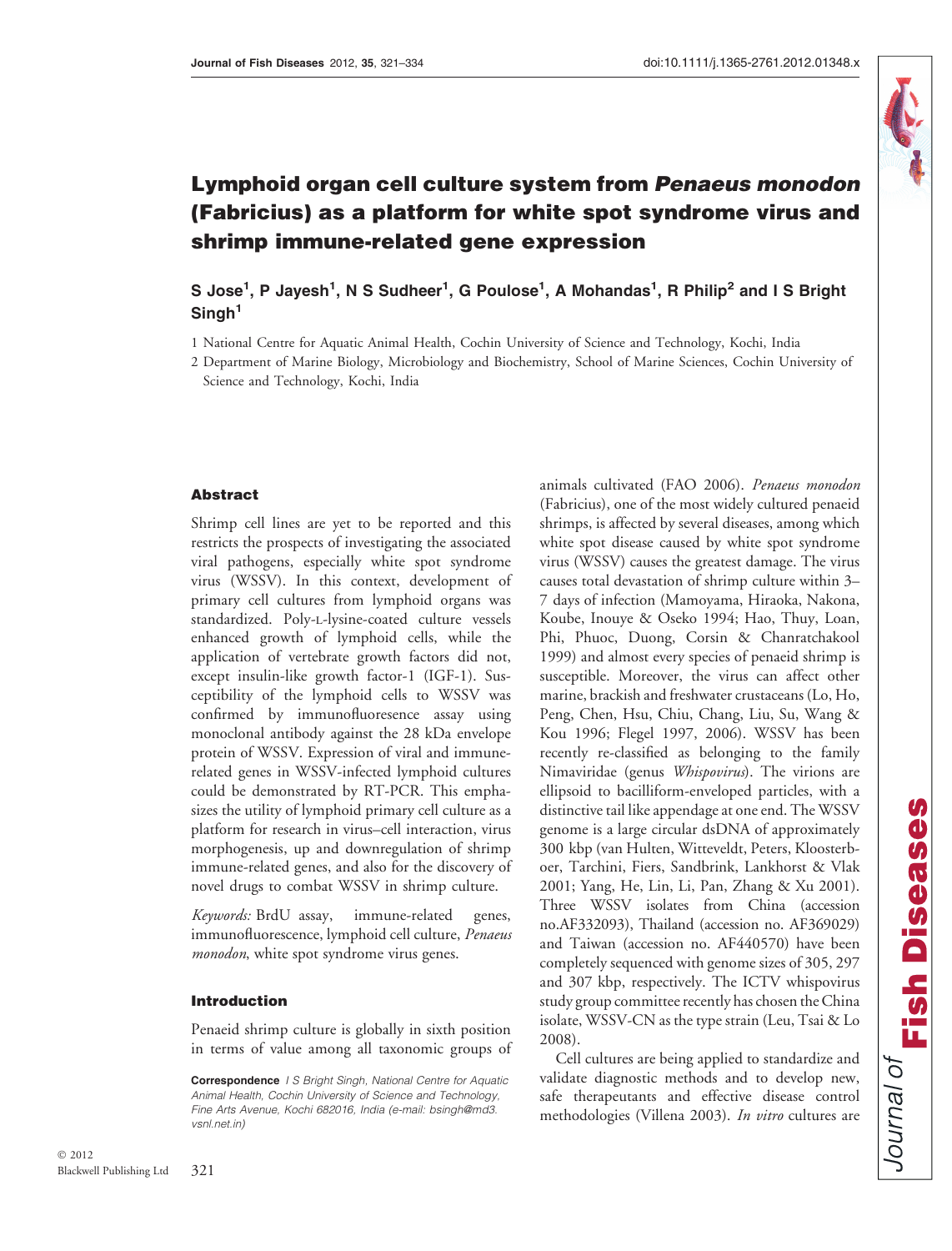used for the manufacture and characterization of antiviral vaccines (Cox & Hollister 2009; Paillet, Forno, Kratje & Etcheverrigaray 2009), novel drugs (Brandon, Sparidans, Meijerman, Manzanares, Beijnen & Schellens 2004; Deshpande, Nagarkatti, Sombati & DeLorenzo 2008) and bioactive compounds (Brocal, Falco, Mas, Rocha, Perez, Coll & Estepa 2006; Jayaprakasha, Mandadi, Poulose, Jadegoud, Gowda & Patil 2007). In spite of extensive investigations on shrimp viruses, lack of a valid shrimp cell line has hampered research in elucidating pathogenesis and morphogenesis, as well as the development of prophylactic and therapeutic measures. Thus, researchers have attempted to apply insect cell lines for the study of these viruses. WSSV replication was reported in the Sf9 insect cell line (Chien, Hang, Van, Hanh, Xuan, Minh, Linh & Binh 2006; Nupan, Phongdara, Saengsakda, Leu & Lo 2011) and the persistent expression of viral proteins of WSSV and yellow head virus (YHV) in infected cells of Sf9 and mosquito cell line, C6/36, for up to several passages was described (Sriton, Kanthong, Gangnonngiw, Sriurairatana, Ubol & Flegel 2009). Recently, successful propagation of YHV was reported in C6/36, and whole-cell homogenates from passage 5 were shown to induce yellow head disease in P. monodon (Gangnonngiw, Kanthong & Flegel 2010). Genome replication and expression of viral capsid protein of Macrobrachium rosenbergii nodavirus (MrNV), which is the causative agent of white tail disease in freshwater prawn, was detected in the SSN-1 fish cell line (Hernandez-Herrera, Chappe-Bonnichon, Roch, Widada & Bonami 2007). Replication of MrNV was also reported in C6/36 cells by Sudhakaran, Parameswaran & Hameed (2007).

Shrimp primary cell cultures were reported by several researchers from various tissues such as lymphoid (Chen & Kou 1989; Tapay, Lu, Brock, Nadala & Loh 1995; Chen & Wang 1999; Lang, Nomura, Wang & Matsumura 2002), ovary (Chen, Chi, Kou & Liao 1986; Leudeman & Lightner 1992; Shimizu, Shike, Klimpel & Burns 2001; Maeda, Mizuki, Itami & Ohba 2003), hepatopancreas (Ghosh, Ray & Dasmahapatra 1995), heart (Tong & Miao 1996; Chen & Wang 1999) and embryos (Frerichs 1996; Toullec, Crozat, Patrois & Porcheron 1996; Fan & Wang 2002). Primary cell cultures of lymphoid organ (Lu, Tapay, Loh, Brock & Gose 1995; Wang, Yang, Tang, Lu, Kou & Lo 2000), ovary (Maeda, Saitoh, Mizuki, Itami & Ohba 2004) and haemocytes (Jiang, Zhan, Wang & Xing 2005; Jose, Mohandas, Philip & Bright Singh 2010) were used for the study of WSSV in vitro. Nevertheless, no attempt has been made, except by Jose et al. (2010) in haemocyte culture, to employ primary cell cultures as tools for investigating the expression of virus and shrimp immunerelated genes in vitro during WSSV infection which would throw light on the pathogenesis of the virus and the immune response of shrimp.

In this study, an attempt was made to develop primary cell cultures from lymphoid tissues of P. monodon and to demonstrate them as a platform for WSSV and WSSV-induced immune-related gene expression.

#### Materials and methods

#### Experimental animals

White spot syndrome virus (WSSV) and monodon baculovirus (MBV) negative P. monodon larvae obtained from a local hatchery were stocked and reared in a recirculating aquaculture system for shrimp with 15 g  $L^{-1}$  salinity integrated with nitrifying bioreactors (Kumar, Achuthan, Manju, Philip & Bright Singh 2009). Detritus in the system was managed by the addition of Detrodigest <sup>TM</sup> [National Centre for Aquatic Animal Health (NCAAH), Kochi] and Enterotrophotic (NCAAH) to control Vibrio at the rate of 100 mL  $m^{-3}$  of water. The larvae were fed with commercially available pelleted feed (Higashimaru). They were confirmed WSSV-negative by nested PCR (WSSV detection kit, Genei) after a period of 3 months when they grew to 8–12 g and used as the donor animals for lymphoid organs.

#### Surface sterilization of the animals

The animals were sacrificed by immersion in crushed ice and disinfected in 800 mg  $L^{-1}$  sodium hypochlorite solution prepared in ice cold sea water (salinity 15 g  $L^{-1}$ ) for 10 min. Subsequently, they were washed five times in sterile ice cold sea water, dipped in 70% alcohol prepared in distilled water, rinsed again in ice cold sea water, and used for the removal of tissue aseptically.

## Development of primary cell culture of lymphoid organ

The lymphoid organ consists of two distinct lobes located ventro-anterior to the hepatopancreas. Five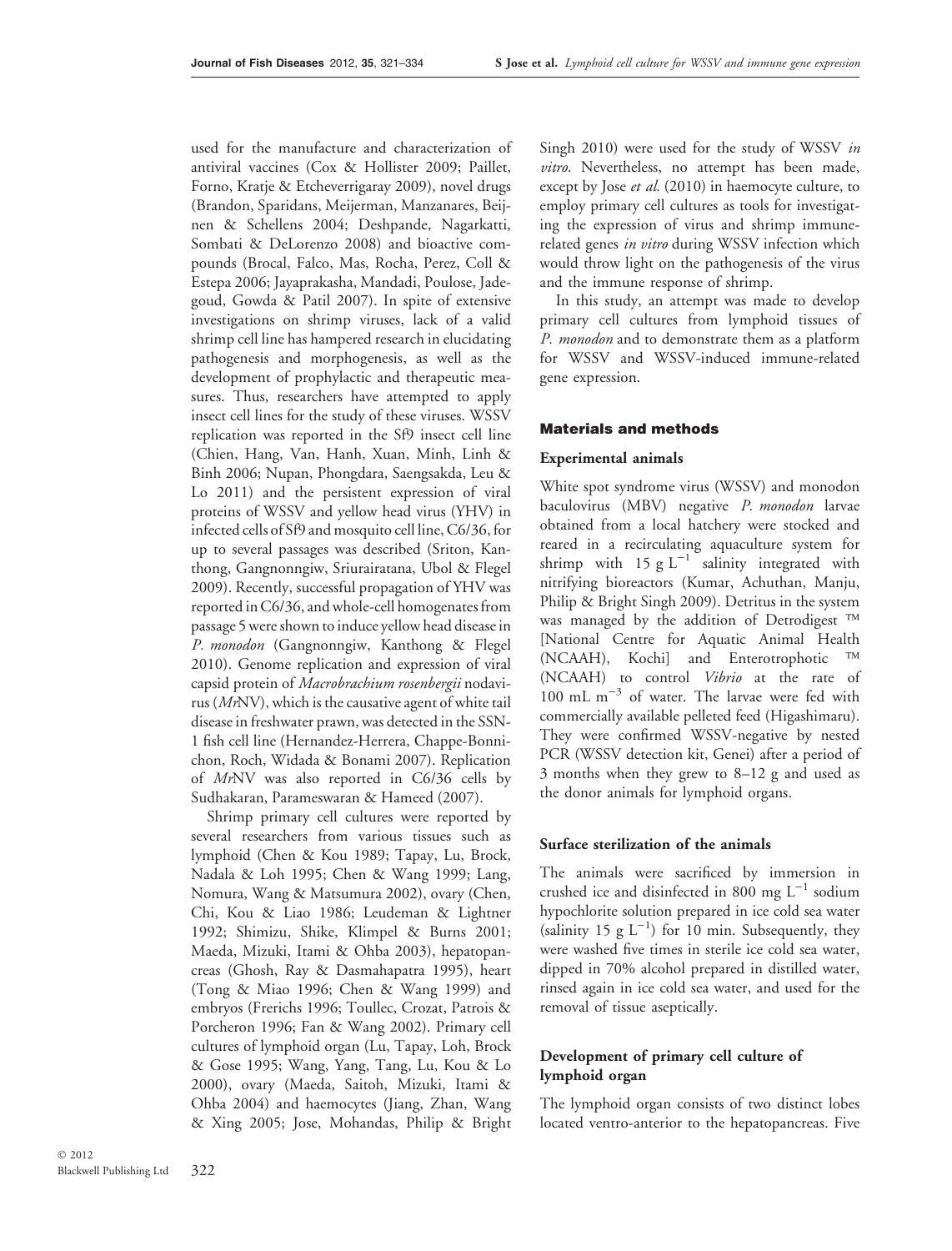shrimps were dissected to remove the organ and the tissue pieces were immediately immersed in Hanks balanced salt solution. Before seeding, tissue pieces were washed three times, cut into  $1 \text{ mm}^3$  pieces, pipetted vigorously and seeded into  $25 \text{ cm}^2$  flasks. One of the media used was Grace's Insect Medium (Sigma Aldrich) supplemented with magnesium chloride hexahydrate  $(2 g L^{-1})$ , 10% aqueous sodium bicarbonate  $(3.5 \text{ mL L}^{-1})$ , L-proline  $(20$ mg  $L^{-1}$ ), sucrose (200 mg  $L^{-1}$ ), trehalose (200 mg  $L^{-1}$ ), foetal bovine serum (10%), fish muscle extract (4%), shrimp muscle extract (4%), shrimp haemolymph (8%), 0.06  $\mu$ g mL<sup>-1</sup> chloramphenicol, 100  $\mu$ g mL<sup>-1</sup> streptomycin and 100 IU mL<sup>-1</sup> penicillin. Osmolality was  $720 \pm 10$  mOsm. Fish muscle extract was prepared from Clarias gariepinus muscle tissue. Tissue (10%, w/v) was macerated in PBS, centrifuged at 10 000  $g$  for 20 min, incubated at 56 °C for 30 min, centrifuged to remove the coagulated proteins, passed through polyvinylidene fluoride membrane (PVDF, 0.22 µm) (Millipore) and maintained at  $-20$  °C until use. For preparing the shrimp muscle extract (10%, w/v), muscle tissue was isolated from *P. monodon*, after removing the cephalothorax region. The same protocol for the preparation of fish muscle extract was followed. Haemolymph was withdrawn asceptically from healthy P. monodon using capillary tubes containing 100 μL anticoagulant (Tris–HCl 0.01 m; pH 7, sucrose 0.25 m, tri sodium citrate 0.1 m) from the rostral sinus. After diluting the haemolymph with PBS (1:1), the same protocol for the preparation of fish muscle extract was followed. Cultures were incubated at 25  $\degree$ C as a closed system and observed daily under an inverted phase contrast microscope (Leica Microsystems). Leibovitz's L-15 (Sigma Aldrich) at double strength supplemented with 2% glucose, 20% FBS, 0.06  $\mu$ g mL<sup>-1</sup> chloramphenicol,  $100 \mu g \text{ mL}^{-1}$  streptomycin and  $100 \text{ IU}$  $mL^{-1}$  penicillin (osmolality: 720  $\pm$  10 mOsm was also used). Given the better performance of cells in L-15-based medium than in Grace's Insect Medium, the former was used for all further experiments. Performance of the primary cell culture in 2X L-15 basal medium and the modified 2X L-15 medium supplemented with MEM Vitamins (1X) (Biochrom AG) and tryptose phosphate broth  $(2.95 \text{ g L}^{-1})$  was compared. Comparative analysis of cellular metabolic activity was accomplished through MTT reduction assay on 3- and 5-day-old lymphoid cell cultures grown in 96-well plates (Greiner Bio One) in triplicates. Lymphoid

tissues from five shrimps were pooled to seed a microwell plate.

#### MTT assay

The assay is a colorimetric method based on the determination of cell viability utilizing the reaction of a tetrazolium salt (3-(4, 5-dimethylthiazol-2-yl)- 2, 5-diphenyl tetrazolium bromide, MTT) with the mitochondria of metabolically active cells. The reduction of the tetrazolium salt by nicotinamide adenine dinucleotide dehydrogenase (NADH) and nicotinamide adenine dinucleotide phosphate dehydrogenase (NADPH) within the cells produces insoluble purple formazan crystals, which are later solubilized yielding a purple-coloured solution (Mosmann 1983; Berridge & Tan 1992).

After replacing the medium, a sample of 50 µL of MTT (Sigma Aldrich) solution  $(5 \text{ mg } \text{mL}^{-1})$  in PBS; 720 mOsm) was added to each well and incubated for 5 h in the dark. The control consisted of the medium alone with MTT added. After incubation, the medium was removed and MTTformazan crystals were dissolved in  $200 \mu L$ dimethylsulphoxide. Absorbance was recorded immediately at 570 nm in a micro plate reader (TECAN Infinite Tm, A-5082).

## Effect of attachment factors on primary lymphoid cell culture

Attachment factors tested were laminin (20 µg mL<sup>-1</sup>; Sigma Aldrich), fibronectin (20 µg mL<sup>-1</sup>; Sigma Aldrich) and poly-L-lysine  $(200 \mu g \text{ mL}^{-1})$ ; Sigma Aldrich). Stock solutions were prepared in PBS and aliquots of 34 µL per well of each solution were added to 96-well plates. The plates were incubated at 37 °C for 2 h and the excess fluid removed. Two hundred microlitres of the growth medium (2X L-15, modified) containing explants of uniform size was introduced to the coated wells and incubated at  $25$  °C. The MTT assay was conducted after 48 h. Triplicates were maintained and the control wells were devoid of attachment factors.

## Effect of growth factors on primary lymphoid cell culture

Growth factors tested were fibroblast growth factorbasic (bFGF, from bovine pituitary glands), epidermal growth factor (EGF, from mouse sub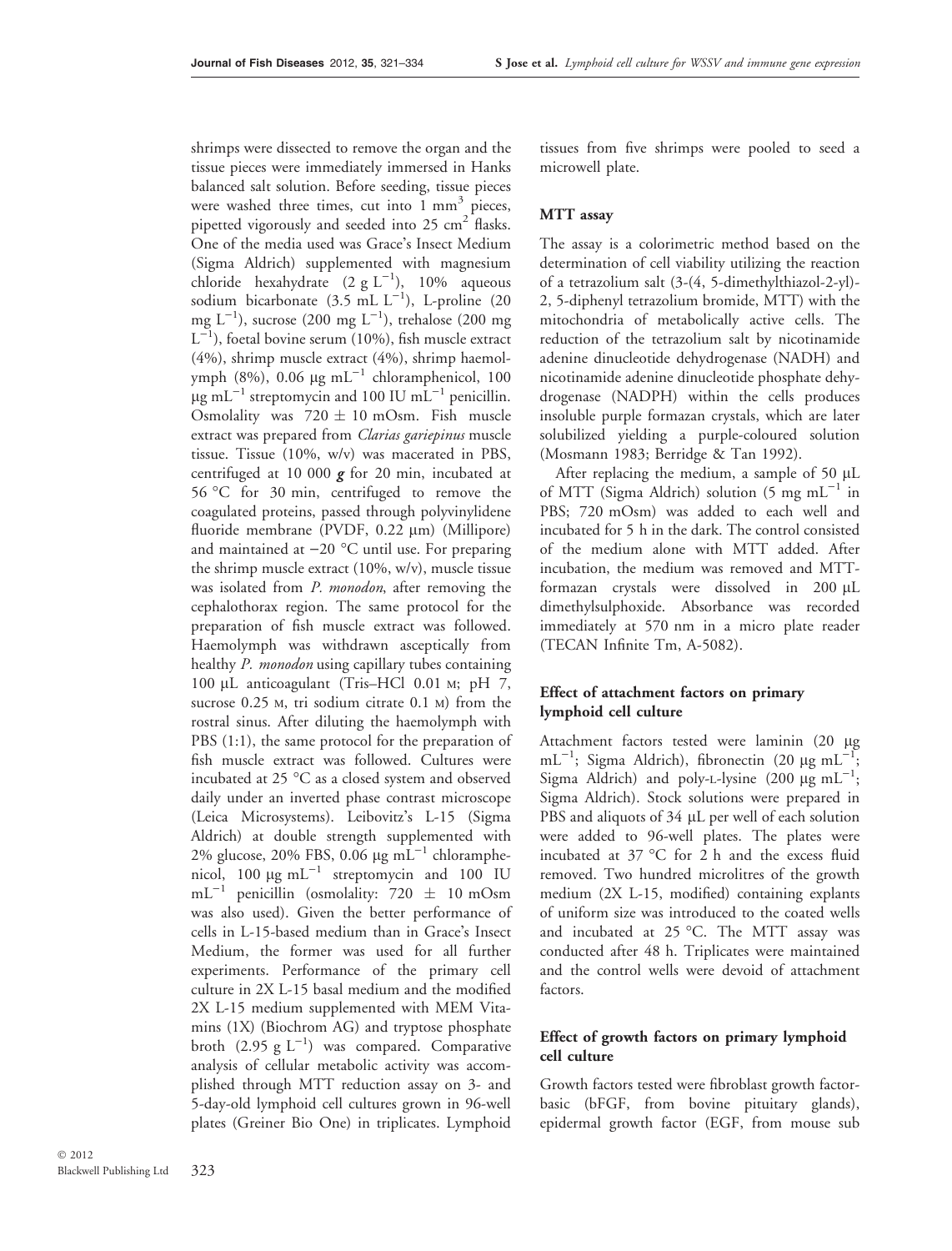maxillary glands), insulin-like growth factor-1 (IGF-1, human, recombinant expressed in E. coli), insulin-like growth factor-2 (IGF-2, human, recombinant expressed in E. coli) and transforming growth factor- $\beta$ 1 (TGF- $\beta$ 1, from porcine platelets). All growth factors were purchased from Sigma Aldrich. Primary stock solutions of bFGF and EGF were prepared in the growth medium, while IGF-1 was prepared in distilled water, IGF-2 in 10 mm acetic acid containing 10  $\mu$ g mL<sup>-1</sup> bovine serum albumin (BSA) and TGF- $\beta$ 1 in 4 mm HCl containing  $1 \mu g m L^{-1}$  BSA. Primary stocks were diluted to the required concentrations with growth medium. Ninety-six-well plate cultures of lymphoid organ were prepared and growth factors added to obtain final concentrations of 10, 20 and 40 ng mL<sup>-1</sup> for bFGF, 1, 10 and 30 ng mL<sup>-1</sup> for EGF and 10, 25 and 50 ng  $mL^{-1}$  for IGF-1, IGF-2 and TGF- $\beta$ 1. The MTT assay was performed after 48 h to assess the effect of growth factors on the primary culture. Triplicates were kept for each concentration of growth factors, and the control wells were without the growth factors.

# 5-bromo-2¢-deoxyuridine (BrdU) assay of lymphoid cell culture

A sample of 20 µL of 10 mm BrdU solution was added to each well of 96-well plate lymphoid cell cultures with  $200 \mu L$  medium. Wells containing cells without BrdU were kept as controls. After 24 h incubation, the medium was removed, washed with PBS, fixed with 4% paraformaldehyde for 15 min and washed again with PBS. Two molar HCl was added to each well, incubated for 20 min, neutralized with 0.1 m sodium borate (pH 8.5) for 2 min and washed with PBS. Cells were permeabilized with PBS containing 0.2% triton X-100 and 3% BSA for 5 min. After blocking with 3% BSA in PBS for 1 h, a 1:1000 dilution (in 3% BSA) of the mouse monoclonal anti-BrdU antibody (Sigma Aldrich) was added and incubated for 1 h. Cells were washed three times with PBS for 5 min each and incubated for 1 h with rabbit anti-mouse FITC conjugate at 1:40 dilution (Sigma Aldrich). Wells were washed with PBS, stained with DAPI  $(0.2 \text{ µg mL}^{-1})$  and observed under an inverted fluorescent microscope (Leica). DAPI and FITC were viewed under filters with excitation wavelengths of 360–370 and 470–490 nm, respectively. Test wells were compared with those without BrdU (negative control). The images were processed and merged using the 'Leica Application Suite' software (Leica Microsystems).

# Preparation of WSSV lysate from WSSV-infected gill tissue and infection of lymphoid cell culture

A 500 mg gill tissue sample from WSSV-infected shrimps (under laboratory conditions) weighing 8–12 g was macerated using mortar and pestle and kept in an ice bath, in 10 mL of modified 2X L-15 medium, with glass fibre wool. The extract was centrifuged at 10 000  $\boldsymbol{g}$  for 10 min at 4 °C and the supernatant passed through a  $0.22 \mu m$  PVDF membrane (Millipore). The extract obtained was diluted 30 times and added to the wells with lymphoid cell culture and observed for cytopathic effects (CPE).

# Immunofluorescence assay for detection of WSSV in lymphoid cell culture

For immunofluorescence detection of WSSV, lymphoid cell cultures were prepared in Leighton tubes with cover slips (10  $\times$  22 mm; Micro-Aid) at 25 °C. After 48 h, 500 µL WSSV lysate was added to each tube and incubated for 12 h. Subsequently, cover slips were removed from Leighton tubes, washed twice in PBS (720 mOsm), immersed in 10% paraformaldehyde and maintained in 70% ethanol at  $-20$  °C until used. These fixed cover slip cultures were used for the immunofluorescence detection of WSSV. The cover slips were attached to a glass slide, free sites were blocked using 3% BSA in PBS and incubated in a humidified chamber for 1 h. The slides were washed in PBS containing (0.01%) Tween-20 and WSSV monoclonal (C 38) antibody (Anil, Shankar & Mohan 2002) on the slide, incubated for 1 h and washed three times in wash buffer. They were again incubated for an hour after addition of rabbit anti-mouse FITC conjugate at 1:40 dilution (Sigma Aldrich) and subjected again to washing with wash buffer. After incubation with general nuclear stain DAPI (10 µL, 0.2 µg mL<sup>-1</sup>) for 3 min, the slides were rinsed with distilled water, air-dried, mounted (Vectashield) and observed under a fluorescent microscope (Olympus). DAPI and FITC were viewed under filters with excitation wavelengths of 360–370 and 470–490 nm, respectively. The slides were compared with uninfected lymphoid organ cell cultures (negative control). The images were processed and merged using the 'Image pro-express' software (Media Cybernetics Inc.).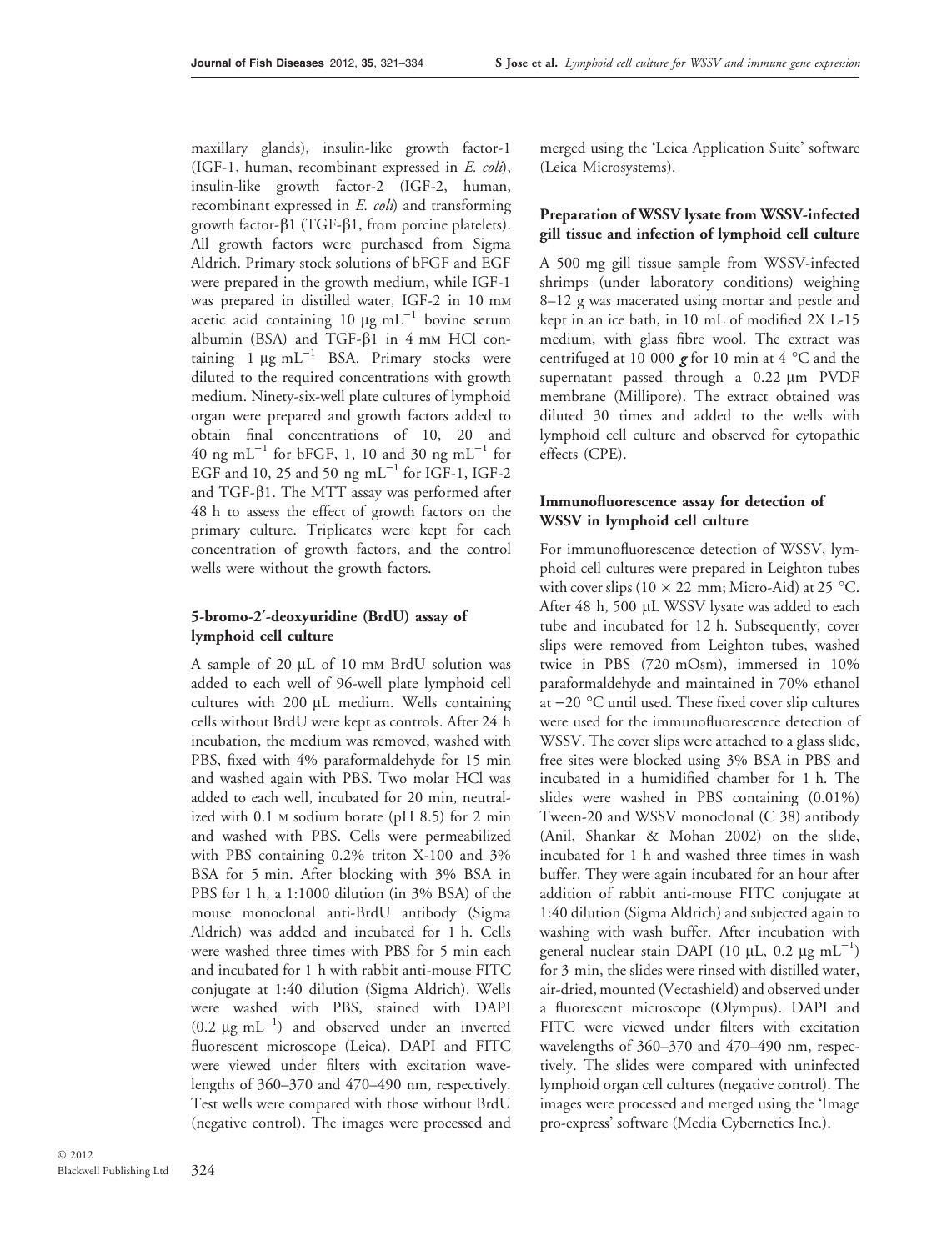#### RNA isolation from WSSV-infected lymphoid cell culture

Lymphoid cell cultures prepared in 24-well plates in modified 2X L-15 medium were used for RNA extraction. After 48 h incubation, the medium was removed and 500 µL WSSV suspension added. Wells added with heat-inactivated (56  $\degree$ C for 1 h) WSSV were kept as controls. RNA isolation was performed after 8 and 24 h from 10 wells each and from the control wells after 24 h. For RNA isolation, the medium was removed, wells washed with ice cold PBS, explants detached by repeated pipetting and removed, and 200 µL TRI reagent (Sigma Aldrich) added to each well containing the cell monolayer. Complete lysis of cells was allowed to take place by repeated pipetting, and the suspension was collected in microcentrifuge tubes. RNA extraction was accomplished according to the manufacturer's protocol (Sigma Aldrich). An aliquot of 0.2 mL chloroform was added to TRI reagent (1 mL), shaken vigorously for 15 s and allowed to stand for 15 min at room temperature. The resultant mixtures were centrifuged at 12 000  $g$  for 15 min at 4 °C. The colourless upper aqueous phase was separated from the three layers formed, transferred to a fresh tube, 0.5 mL isopropanol added, stored for 10 min at RT and centrifuged at 12 000  $\boldsymbol{g}$  for 10 min at 4 °C. The supernatant was discarded and the pellet washed twice with 75% ethanol. The pelleted RNA was airdried and dissolved in 20 µL DEPC-treated sterile water by repeated pipetting at 55 °C. These RNA samples were subjected to DNase treatment with RNase-free DNase 1 (New England Biolabs), accomplished by adding aliquots of 0.2 units of the enzyme per microgram RNA and incubating at  $37 \text{ °C}$  for 10 min. The enzyme was inactivated at 75 °C for 10 min. Concentration and quality of RNA were measured from the absorbance at 260/ 280 nm in a UV-Visible spectrophotometer.

# RT-PCR of WSSV and WSSV-induced shrimp immune-related genes

One microgram RNA was subjected to cDNA synthesis with  $20 \mu L$  reaction mix containing M-MuLV reverse transcriptase (80 U), RNase inhibitor (8 U), Oligo  $(dT)_{12}$  primer (40 pmoles), dNTP mix (1 mm), RTase buffer (1X) and  $MgCl<sub>2</sub>$ (2 mm) at  $42 \degree C$  for 1 h. All reagents were purchased from New England Biolabs. Expressions

325  $\odot$  2012 Blackwell Publishing Ltd

of eight WSSV genes and six immune-related genes were examined. Shrimp  $\beta$  actin gene was also amplified as a reference. PCR using  $2 \mu L$  cDNA was performed with specific primer sets as given in Table 1. Twenty-five microlitre PCR reaction mix contained  $0.5$  U Taq DNA polymerase,  $200 \mu$ M dNTP mix, 10 pmoles each of forward and reverse primer and 1X PCR buffer. The hot start PCR program used for WSSV genes was 94 °C for 2 min, followed by 35 cycles of 94  $^{\circ}$ C for 30 s, annealing for 30 s, extension at  $68 °C$  for 30 s followed by final extension at  $68 °C$  for 10 min. Annealing temperatures were 50  $^{\circ}$ C for endonuclease (endnu), 53 °C for latency 1 and ribonucleotide reductase 1 ( $rr1$ ), 54 °C for DNA polymerase (*dnapol*), immediate early gene 1 (*ie*1), Vp 28 and thymidine kinase and thymidilate kinase  $(tk$ -tmk) and 55 °C for protein kinase  $1(pk1)$  and  $\beta$ actin. For immune genes, the hot start PCR was programmed with  $94 °C$  for 2 min, followed by cycles of  $94^{\circ}$ C for 2 min, annealing for 1 min, extension at  $72 °C$  for 1 min followed by final extension at  $72 \text{ °C}$  for 10 min. Annealing temperature and number of cycles employed for PCR of astakine and peroxinectin were  $56 °C$  and  $30$ cycles, for prophenoloxidase (Pro PO) 56 °C and 35 cycles, for alpha 2 macroglobulin 65  $\degree$ C and 30 cycles, and for crustin and penaeidine 55 °C and 35 cycles. A 10-µL sample of each PCR product was analysed by 1% agarose gel electrophoresis, stained with ethidium bromide and visualized under ultraviolet light.

#### Statistical analyses

The results given are average values of three replicates  $\pm$  standard deviation. The effects of treatments were statistically analysed by single-factor and two-factor analysis of variance (ANOVA). Differences were considered significant at  $P \leq 0.05$ .

## Results

#### Primary cell culture from lymphoid organ

Performance of the primary cell cultures in 2X L-15 medium was found to be better than in the modified Grace's insect medium. The explants attached to the culture vessel within 2 h of seeding. Once attached, round cells in large numbers were seen to migrate from the explants and continued to remain with the same morphology (Fig. 1). Apart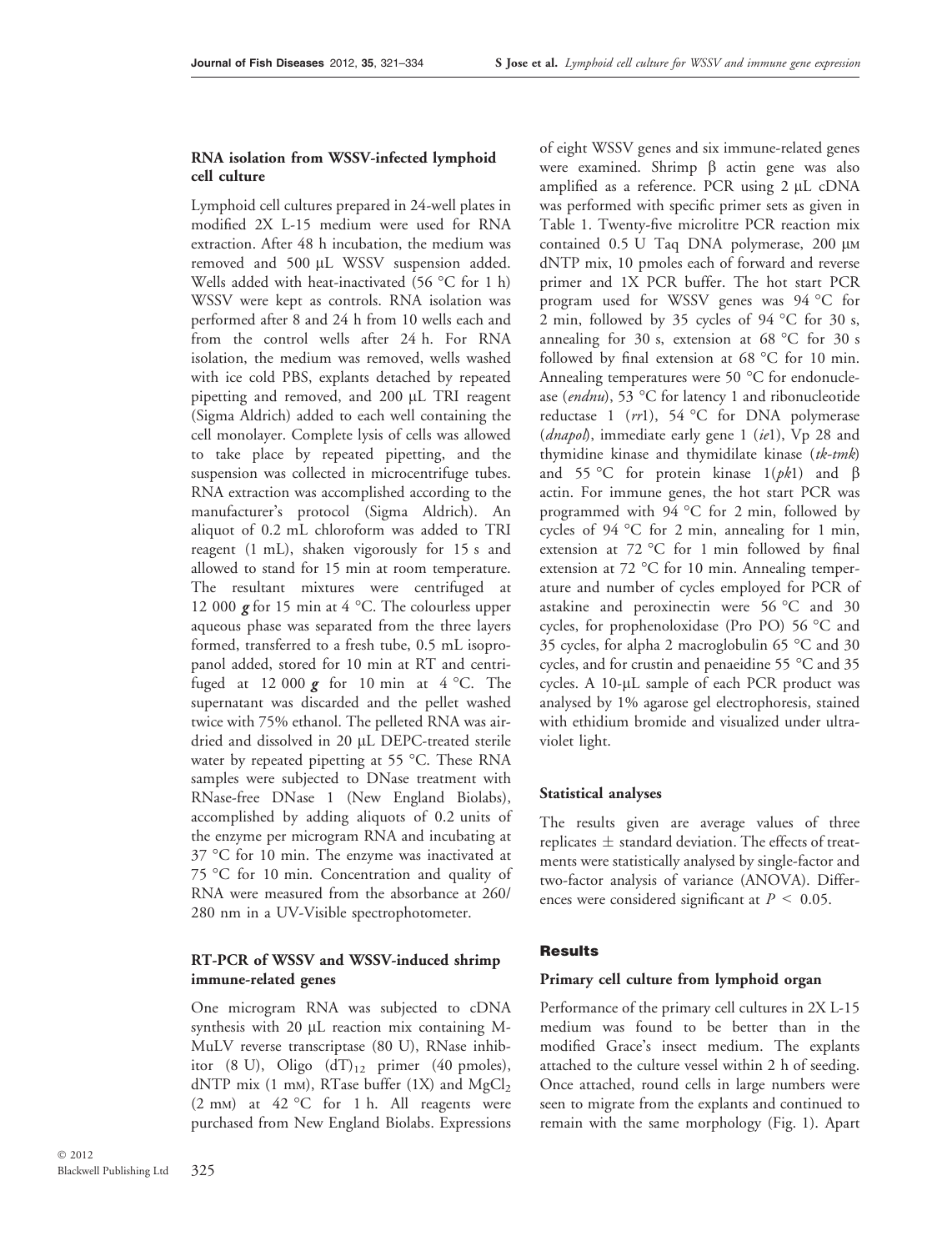| Gene                           | Primer sequence (5'-3')        | Size (bp)<br>of PCR product | References                   |
|--------------------------------|--------------------------------|-----------------------------|------------------------------|
|                                |                                |                             |                              |
| Immediate early gene (ie1)     | F-GACTCTACAAATCTCTTTGCCA       | 502                         | Liu, Chang, Wang, Kou        |
|                                | R-CTACCTTTGCACCAATTGCTAG       |                             | & Lo 2005                    |
| Protein kinase (pk1)           | F-TGGAGGGTGGGGACCAACGGACAAAAC  | 512                         | Liu et al. 2005              |
|                                | R-CAAATTGACAGTAGAGAATTTTGCAC   |                             |                              |
| Thymidine kinase and           | F-GAGCAGCCATACGGGTAAAC         | 412                         | Liu et al. 2005              |
| thymidylate kinase (tk-tmk)    | R-GCGAGCGTCTACCTTAATCC         |                             |                              |
| Ribonucleotide reductase (rr1) | F-ATCTGCTAGTCCCTGCACAC         | 408                         | Liu et al. 2005              |
|                                | R-AAAGAGGTGGTGAAGGCACG         |                             |                              |
| DNA polymerase (dnapol)        | F-TGGGAAGAAAGATGCGAGAG         | 586                         | Liu et al. 2005              |
|                                | R-CCCTCCGAACAACATCTCAG         |                             |                              |
| Endonuclease (endnu)           | F-TGACGAGGAGGATTGTAAAG         | 408                         | Liu et al. 2005              |
|                                | R-TTATGGTTCTGTATTTGAGG         |                             |                              |
| Vp 28                          | F-CTGCTGTGATTGCTGTATTT         | 555                         | Liu et al. 2005              |
|                                | R-CAGTGCCAGAGTAGGTGAC          |                             |                              |
| Latency 1                      | F-CTTGTGGGAAAAGGGTCCTC         | 647                         | Liu et al. 2005              |
|                                | R-TCGTCAAGGCTTACGTGTCC         |                             |                              |
| Shrimp immune-related          |                                |                             |                              |
| genes and $\beta$ actin        |                                |                             |                              |
| Prophenoloxidase (pro PO)      | F-TGGCACTGGCACTTGATCTA         | 590                         | Jiravanichpaisal et al. 2007 |
|                                | R-GCGAAAGAACACAGGGTCTCT        |                             |                              |
| Astakine                       | F-GTCGCGCATTTAACAAGGAG         | 455                         | Jiravanichpaisal et al. 2007 |
|                                | R-CCCTGTGGATTGAGCTCACT         |                             |                              |
| Peroxinectin                   | F-CGAAGCTTCTTGCAACTACCA        | 547                         | Jiravanichpaisal et al. 2007 |
|                                | R-GCAGGCTGATTAAACTGGCTT        |                             |                              |
| Alpha 2 macroglubilin          | F-ATGGCCAATCCCGAGAGGTACCTACTG  | 345                         | Lin et al. 2007              |
|                                | R-TGTTGCTGCAGAAGTTTGTTATCCTCAT |                             |                              |
| Crustin                        | F-GCACAGCCGAGAGAAACACTATCAAGAT | 430                         | Jiravanichpaisal et al. 2007 |
|                                | R-GGCCTATCCCTCAGAACCCAGCACG    |                             |                              |
| Penaeidin-3                    | F-AGGATATCATCCAGTTCCTG         | 240                         | Jiravanichpaisal et al. 2007 |
|                                | R-ACCTACATCCTTTCCACAAG         |                             |                              |
| $\beta$ Actin                  | F-CTTGTGGTTGACAATGGCTCCG       | 520                         | Zhang et al. 2007            |
|                                | R-TGGTGAAGGAGTAGCCACGCTC       |                             |                              |
|                                |                                |                             |                              |

Table 1 Primer sequences of WSSV genes, shrimp immune-related genes and  $\beta$  actin used in this study

WSSV, white spot syndrome virus.



Figure 1 Round cells (arrows) migrating from explant (ex) of lymphoid tissue from Penaeus monodon, after 4 h incubation.

from these cells, fibroblastic (Fig. 2) and epithelioid cells (Fig. 3) were also found developing as part of the primary cell culture system. Cells in the mitotic phase were frequently seen among the epithelioid cells (Fig. 4), while mitotic events were rare in round and fibroblastic cells. Epithelioid cells which were released to the medium were transferred to another flask where they attached and formed a monolayer (Fig. 5). Attempts to subculture the fibroblastic cells did not yield satisfactory results as only a few cells were able to reattach on passage. The fibroblastic cells formed monolayers quickly while the epithelioid cells did not.

Performance of lymphoid cell cultures in the basal 2X L-15 and modified 2X L-15 media was compared through MTT assay. No significant  $(P > 0.05)$  difference was found on the 3rd day of the culture between the two media (Fig. 6). However, on the 5th day, significant differences were obtained ( $P \leq 0.05$ ) with higher MTT values for modified 2X L-15 medium. Furthermore, in the modified medium, metabolic activity of the cells was significantly higher on the 5th day ( $P < 0.05$ ) which, in contrast, was declining in the basal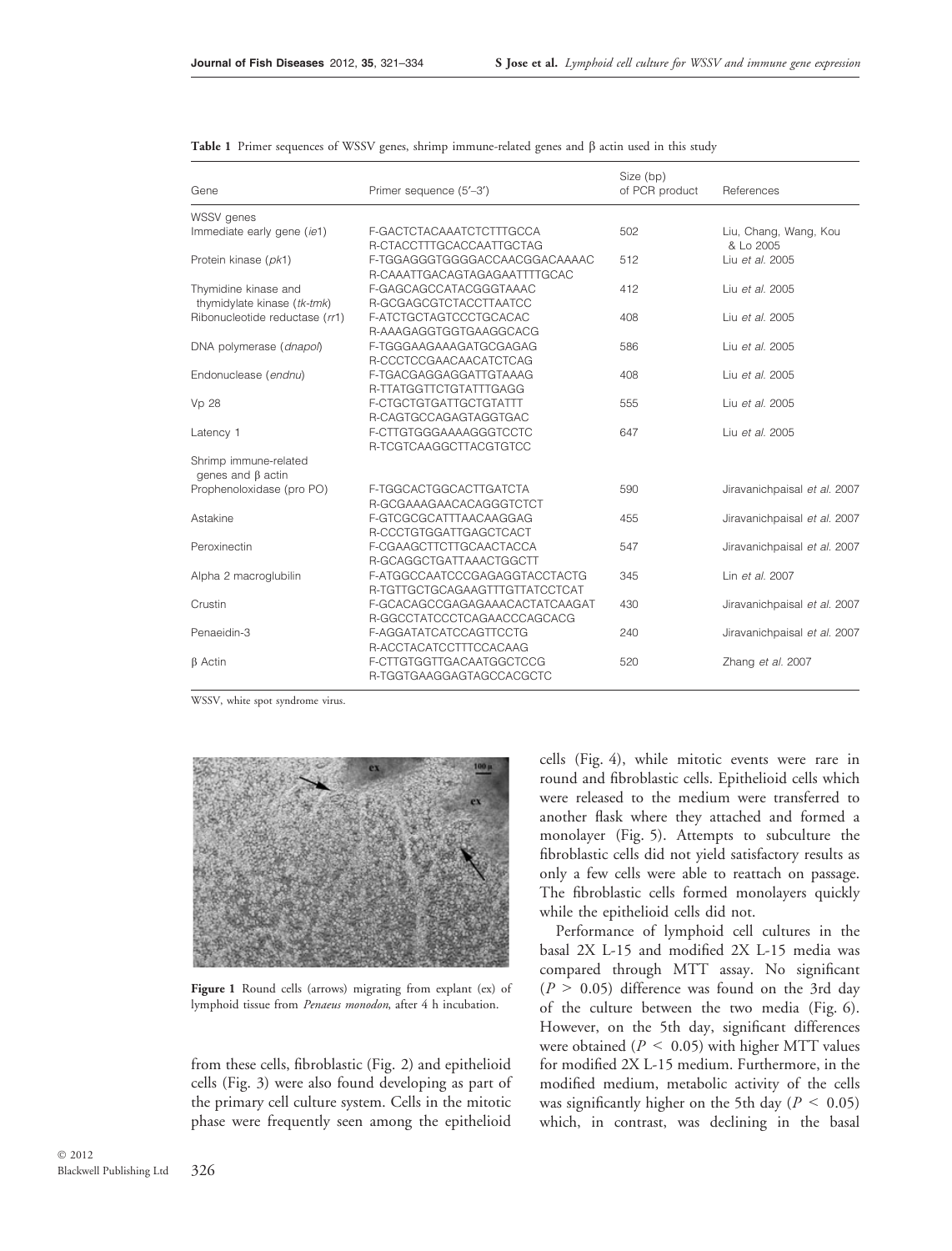

Figure 2 Monolayer of primary cell culture (fibroblastic) developed from lymphoid tissue of Penaeus monodon, after 48 h incubation.



Figure 3 Monolayer of primary cell culture (epithelioid) developed from lymphoid tissue of Penaeus monodon, after 48 h incubation.



Figure 4 Epithelioid cells in division (arrow head) generated from primary lymphoid cell culture of Penaeus monodon, after 12 h incubation.

medium during the same period. Accordingly, the modified medium containing Leibovitz's L-15 at double strength supplemented with 2% glucose,



Figure 5 First passage of epithelioid cells, after 24 h incubation, from a primary cell culture generated from lymphoid tissue of Penaeus monodon.



Figure 6 Effect of 2X L-15 basal medium and modified 2X L-15 medium on the growth of lymphoid primary cell culture from *Penaeus monodon* from MTT readings  $(n = 3)$ .

MEM Vitamins (1X), tryptose phosphate broth  $(2.95 \text{ g L}^{-1})$ , 20% FBS, 0.06 µg mL<sup>-1</sup> chloramphenicol, 100  $\mu$ g mL<sup>-1</sup> streptomycin and 100 IU  $mL^{-1}$  penicillin was used for all subsequent studies.

# Effect of attachment factors on primary lymphoid cell culture

Efficacy of attachment factors such as laminin, fibronectin and poly-l-lysine was evaluated in terms of MTT readings by growing lymphoid cells on microwell plates similarly coated. Accordingly, in laminin  $(20 \mu g \text{ mL}^{-1})$ -coated wells, negative absorbance was recorded after 48 h incubation (Fig. 7). Absorbance was not significantly ( $P >$ 0.05) different from the control with respect to fibronectin (20  $\mu$ g mL<sup>-1</sup>) coated wells, while absorbance for poly-L-lysine (200  $\mu$ g mL<sup>-1</sup>)-coated wells was significantly higher than that of the control.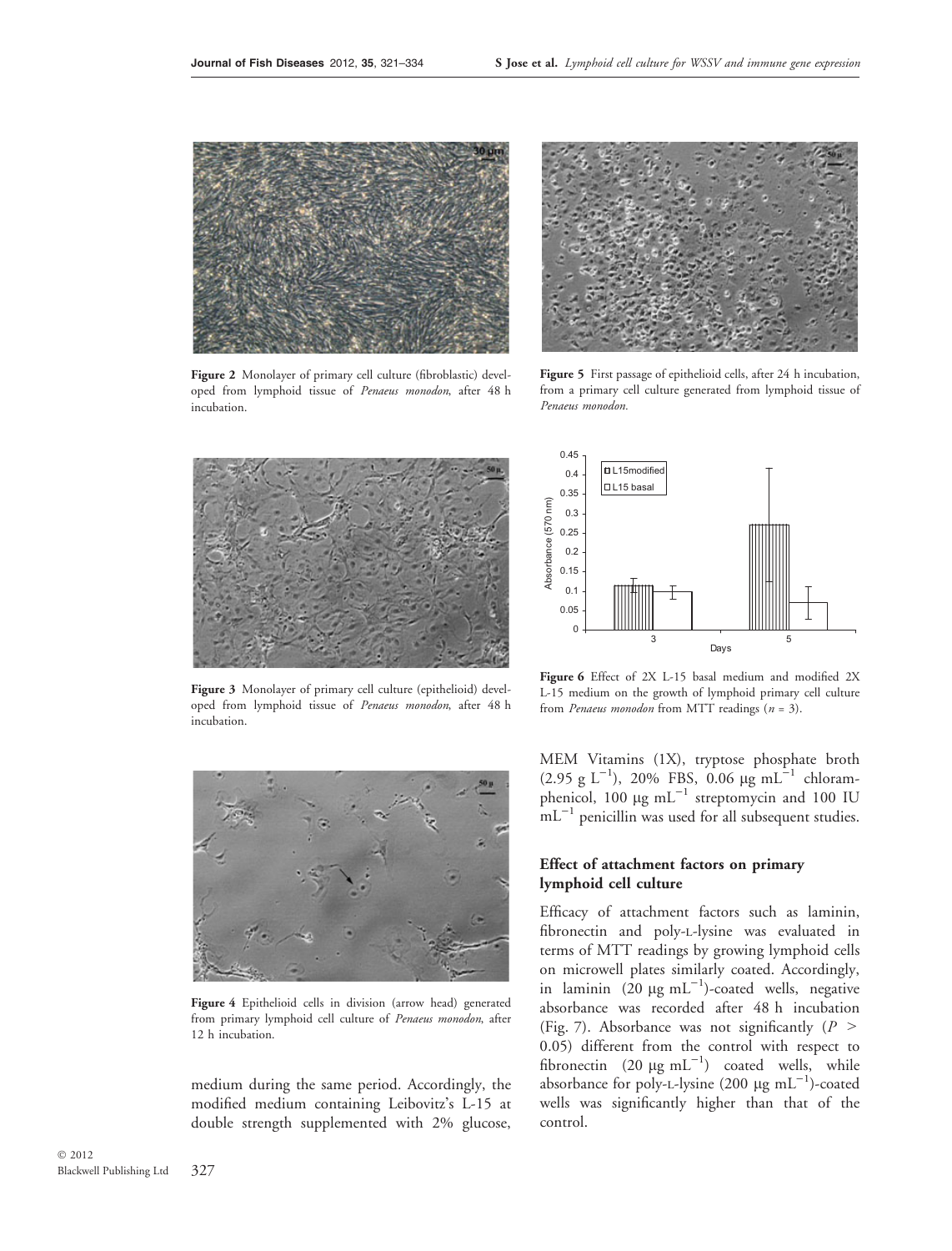

Figure 7 Effect of attachment factors on the growth of primary cell culture from lymphoid tissue of Penaeus monodon from MTT readings  $(n = 3)$ .

## Effect of growth factors on primary lymphoid cell culture

Among the growth factors tested, bFGF, EGF, IGF-2 and TGF  $\beta$  did not have any significant effect ( $P > 0.05$ ) on growth and multiplication of the cells, as measured by MTT assay when compared to that of the control (Table 2). However, IGF-1 at 10 ng  $mL^{-1}$  supported better growth when compared to the control ( $P \leq 0.05$ ).

## 5-bromo-2¢-deoxyuridine (BrdU) assay of primary lymphoid cell culture

Green fluorescence of FITC was observed only at the edge instead of whole nuclei in a few cells (Fig. 8), while in the remaining cells, negative blue signals from DAPI alone could be visualized.

## WSSV infection in lymphoid cell culture and immunofluorescence detection

Cytopathic effect was visible within 12 h of inoculation with WSSV and was more prominent at 24 h. Infected cells were shrunken and accumulated refractile granules (Fig. 9). Finally, the cells detached from the culture plate and lysed. Green positive signals with FITC-conjugated monoclonal antibodies against WSSV were observed (Fig. 10) on the nuclei of infected cells. No such positive signals were obtained from the control.

# Expression of WSSV genes in virus-infected lymphoid cell culture

Expressions of immediate early gene  $(iel)$ , five early genes (pk1, tk-tmk, rr1, dnapol, endnu), a late gene

Table 2 Effect of growth factors (bFGF, EGF, IGF-1, IGF-2 and  $TGF$   $\beta$ ) on the primary cell culture from lymphoid tissue of Penaeus monodon as MTT readings

| Growth factors,    | Absorbance      |
|--------------------|-----------------|
| ng $mL^{-1}$       | $(570 \; nm)$   |
| bFGF – 10          | $0.34 + 0.04$   |
| $bFGF - 20$        | $0.40 + 0.05$   |
| $bFGF - 40$        | $0.41 + 0.13$   |
| $EGF - 1$          | $0.43 \pm 0.06$ |
| $EGF - 10$         | $0.40 + 0.08$   |
| $EGF - 30$         | $0.42 + 0.12$   |
| $IGF 1 - 10$       | $0.50 + 0.11*$  |
| $IGF 1 - 25$       | $0.34 + 0.04$   |
| $IGF 1 - 50$       | $0.31 + 0.04$   |
| $IGF 2 - 10$       | $0.38 + 0.02$   |
| IGF 2 – 25         | $0.31 + 0.05$   |
| $IGF 2 - 50$       | $0.38 + 0.13$   |
| $TGF_{\beta} - 10$ | $0.40 + 0.07$   |
| $TGF_{\beta} - 25$ | $0.46 + 0.14$   |
| $TGF_{\beta} - 50$ | $0.35 + 0.03$   |
| Control            | $0.38 + 0.02$   |
|                    |                 |

EGF, epidermal growth factor; IGF-1, insulin-like growth factor-1; TGF  $\beta$ , transforming growth factor- $\beta$ .

Values expressed as mean  $\pm$  standard deviation (*n* = 3).

\*Significantly higher absorbance ( $P < 0.05$ ) than that of the control.



Figure 8 BrdU assay of the primary cell culture from lymphoid tissue from Penaeus monodon in 2X L-15 modified medium. Arrows show positive fluorescence at the edges of nuclei.

(Vp 28) and latency gene (latency 1) were investigated at 8 and 24 h post-infection (Fig. 11). All the genes, except the latency 1 gene, were expressed at 8 and 24 h, the latter only at 8 h. However, downregulation of *pk*1 and *dnapol* at 24 h postinfection was noticed. None of the viral genes was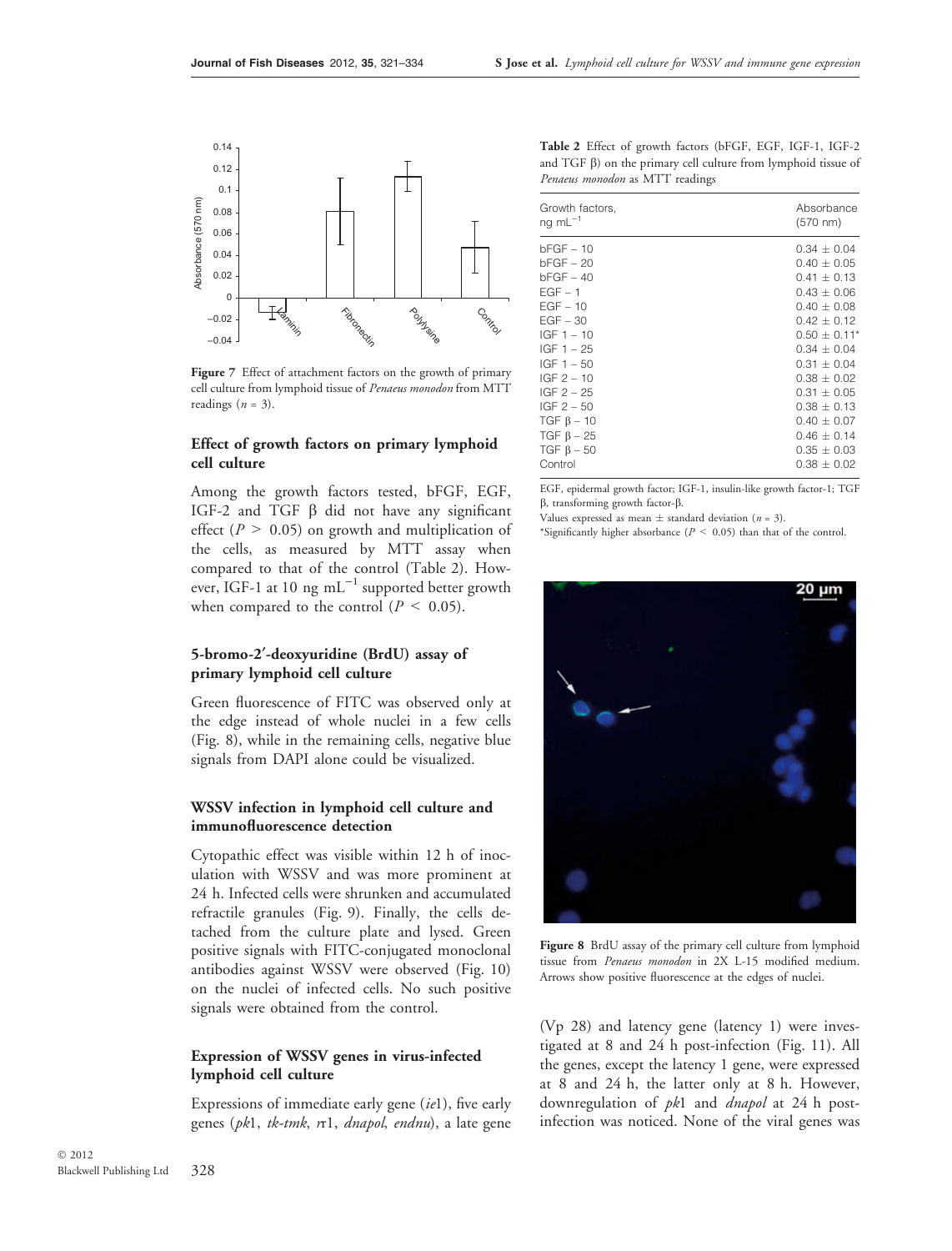

Figure 9 Cytopathic effect of white spot syndrome virus (WSSV) in lymphoid primary cell culture from Penaeus monodon, (a) Cells before inoculation with WSSV, (b) cells 24 h after inoculation with WSSV.

found expressed in the control cell cultures exposed to heat-inactivated WSSV.

# Expression of immune-related genes in WSSVinfected lymphoid cell culture

Immune-related genes investigated included prophenoloxidase, astakine, peroxinectin, alpha 2-macroglobulin, crustin and penaeidin (Fig. 12). All the genes were amplified at 8 h post-infection and the level of expression of transcripts was higher than that of the control. At 24 h, only alpha 2 macroglobulin and penaeidin were expressed, and the former was weak. In the control exposed to heat-inactivated WSSV, expression of transcripts of peroxinectin, alpha 2-macroglobulin and crustin was low and that of penaeidin was high. In general, the expression of most immune-related genes was either downregulated or there was no expression after the initial hours of infection.

#### **Discussion**

This was an attempt to generate primary cell cultures from lymphoid organs of P. monodon and to improve the culture technique to establish them or/and use them for investigations on WSSV. Although explant cell cultures have been obtained from various tissues and organs of penaeid shrimps,



Figure 10 Immunofluorescence detection of white spot syndrome virus in primary lymphoid cell culture from Penaeus monodon, after 12 h of incubation, with the virus inoculum. (a) Both infected and uninfected cells as seen under DAPI filter, (b) infected cells with green fluorescence under FITC filter, (c) merger of (a) and (b) showing green positive cells (white arrows) among DAPI stained uninfected cells.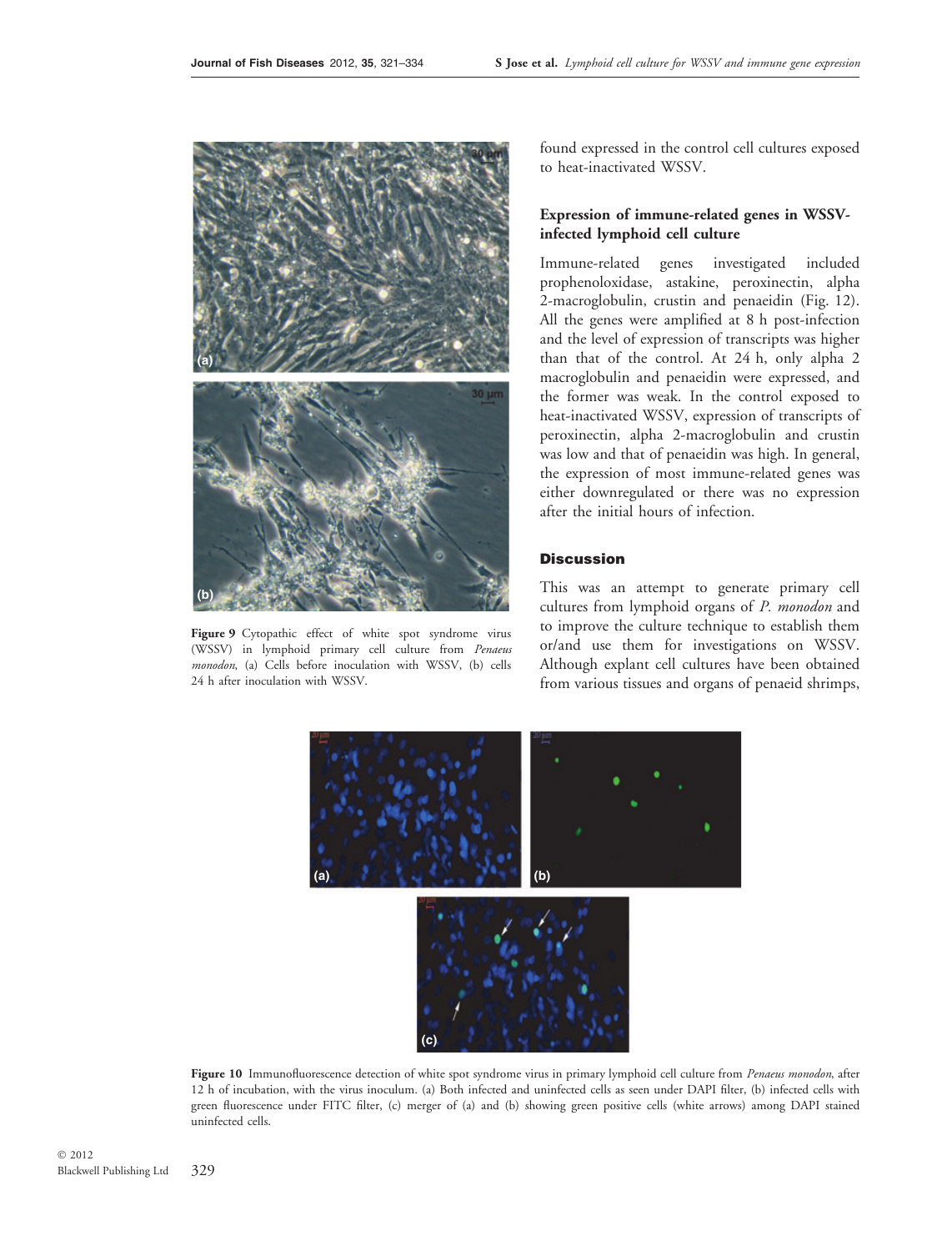



Figure 11 Expression of white spot syndrome virus genes in primary lymphoid culture from Penaeus monodon at 8 and 24 h post-infection (M-100 bp ladder; C-Control).



Figure 12 Expression of immune genes in primary lymphoid culture from Penaeus monodon at 8 and 24 h post-infection (M-100 bp ladder; C-Control).

the cells from lymphoid organs formed monolayers rapidly with more than 90% confluence and remained stable for longer periods of time (Nadala,

Lu & Loh 1993). Thus, researchers have chosen the lymphoid organ as their preferred tissue for cell culture development (Chen, Jong & Kou 1989; Nadala et al. 1993; Lu et al. 1995; Tapay et al. 1995; Tong & Miao 1996; Tapay, Yuanan, Gose, Nadala, Brock & Loh 1997; Chen & Wang 1999; Itami, Maeda, Kondo & Takahashi 1999; Kasornchandra, Khongpradit, Ekpanithanpong & Boonyaratpalin 1999; Owens & Smith 1999; West, Mahony, McCarthy, Watanabe, Hewitt & Hansford 1999; Shike, Shimizu, Klimpel & Burns 2000; Wang et al. 2000; Lang et al. 2002).). The lymphoid organ or oka organ was first described by Oka (1969) followed by Martin, Hose & Kim (1987) and Hose, Martin, Tiu & McKrell (1992). Although the latter authors attributed a haematopoietic function for the lymphoid organ, van de Braak, Botterblom, Taverne, Van, Muiswinkel, Rombout & van der Knaap (2002) did not support this view because of the limited number of mitotic figures observed and proposed the lymphoid organ as a filter for all foreign materials encountered in the haemolymph.

L-15 medium has been described as the most suitable for penaeid shrimp cell culture and has been employed by various workers (Chen, Jong & Kou 1988; Nadala et al. 1993; Kasornchandra et al. 1999; Owens & Smith 1999). Kasornchandra et al. (1999), Itami et al. (1999) and Wang et al. (2000) reported fibroblastic and epithelioid morphology of cells in lymphoid cell culture; meanwhile, Wang et al. (2000) also described round cells. Round cells migrating out of the explant, as observed in the present study, appear to be haemocytes present in the lymphoid organ, the filtering organ of haemolymph. van de Braak et al. (2002) reported the presence of granular and semi-granular types of haemocytes within the central haemal lumen of the lymphoid organ.

Difficulty in subculturing cells by either mechanical or enzymatic means has been reported by several researchers (Chen et al. 1989; Itami et al. 1999; Owens & Smith 1999), while Kasornchandra et al. (1999) reported up to three passages. Even though Lang et al. (2002) reported cell division in lymphoid organ cultures, no researcher was able to passage the culture beyond a few times. Owens & Smith (1999) attributed the ready formation of monolayers in lymphoid cell cultures to cell migration from the explant rather than by cell division. Hsu, Yang, Chen, Tung, Wu, Engelking & Leong (1995) claimed up to 95 passages, but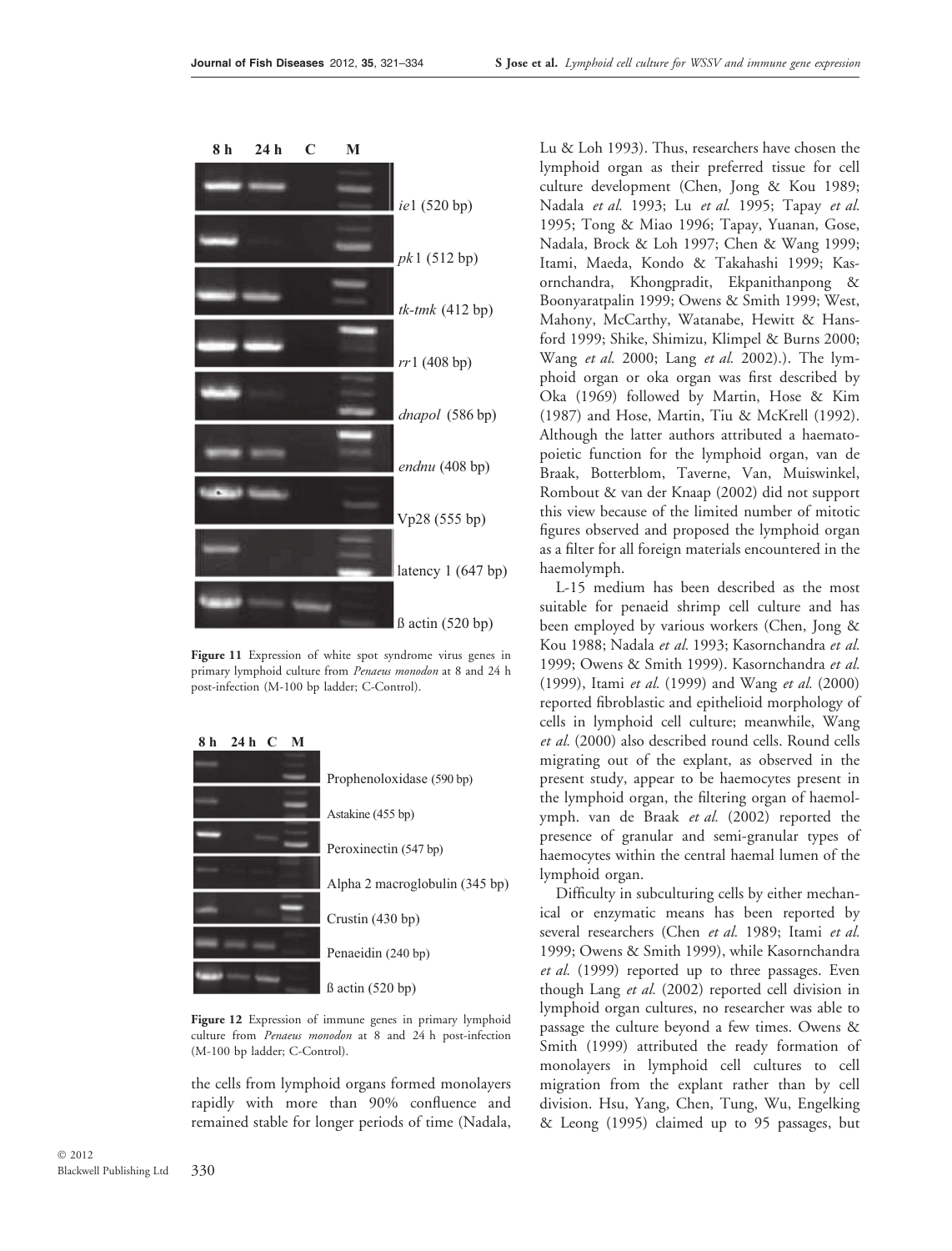Rinkevich (1999) reported, after careful examination of the published figures, this as thraustochytrid contamination. Meanwhile, more than 21 passages of the cultures transfected with simian virus 40 large T antigen employing a pantropic retroviral vector has been reported by Hu, Wang, Wang & Yang (2008). In spite of these efforts, no permanent cell line has been established.

Laminin and fibronectin are extracellular matrix proteins and poly-l-lysine is a positively charged aminoacid, which, at 200  $\mu$ g m $\overline{L}^{-1}$ , was found to enhance attachment and proliferation of cells from the explants. However, Frerichs (1996) observed no increase in adhesiveness of embryonic cells of Macrobrachium rosenbergii in poly-L-lysine-coated plates. Similarly, Cooke, Graf, Grau, Haylett, Meyers & Ruben (1989) and Braasch, Ellender & Middlebrooks (1999) did not observe any positive results with laminin and fibronectin coating for crab, Cardisoma carnifex, and lobster, Panulirus marginatus, neurons and Penaeus vannamei haemocytes.

Fan & Wang (2002) observed enhanced growth and proliferation of embryonic cells of Penaeus chinensis after administration of IGF-2 and bFGF, while Fraser & Hall (1999) reported no stimulation of growth after the application of EGF and bFGF. In the present study, only IGF-1 enhanced cell proliferation at a concentration of 10 ng  $mL^{-1}$ .

BrdU, a synthetic analogue of thymidine which is incorporated into DNA during the S-phase of the cell cycle (Gratzner 1982), was used for the analysis of cell proliferation, and the assay has not been reported in the lymphoid cell culture of penaeid shrimp. However, 1–2% cells in haemocyte culture of *P. vannamei* (Braasch *et al.* 1999), 22 ± 7% cells in haemocyte culture of P. monodon (Jose et al. 2010) and 35% cells in the ovarian primary cell culture of Penaeus japonicus (Maeda et al. 2003) were observed to be positive. In the present study, the edges of nuclei of a few cells emitted positive fluorescence instead of whole nuclei which supports the findings of van de Braak et al. (2002) that only a limited number of mitotic figures were seen in lymphoid cell cultures.

Wang et al. (2000) proved the susceptibility of WSSV in lymphoid primary cell culture. Shrinkage, rounding and detachment of infected cells were the common CPE reported (Wang et al. 2000; Maeda et al. 2004; Jiravanichpaisal, Soderhall & Soderhall 2006). Additionally, in the present study, accumulation of refractile granules was also observed. Jiravanichpaisal et al. (2006) employing electron

microscopy and *in situ* hybridization demonstrated WSSV infectivity of the cells, while Jiang et al. (2005) employed immunodetection with monoclonal antibodies against WSSV as performed here.

Genes of most double-stranded DNA viruses are expressed in the host in a cascade fashion. Immediate early and early genes are expressed before viral DNA replication, while expression of late genes occurs after replication of the viral genome (Honess & Roizman 1974; Friesen & Miller 1986; Blissard & Rohrmann 1990; Blissard 1996). All the tested genes including ie 1, pk-1, tk - tmk, rr 1, endnu, dnapol, Vp 28 and latency 1 genes were expressed in WSSV-infected lymphoid cell culture. This demonstrated the suitability of lymphoid cell culture as a platform for investigating WSSV morphogenesis.

The expression of WSSV-stimulated immunerelated genes in lymphoid cell culture as observed in the present study could be attributed to the haemocytes present in the lymphoid explant tissue which migrated to the culture vessel during incubation as reported earlier by van de Braak et al. (2002). Our results suggest that immune-related genes were triggered immediately after exposure to WSSV and increase in the expression of transcripts, if any, might result in an enhanced immune response to ward off the pathogens. In contrast, the apparent downregulation of expression of most immune-related genes after the initial hours of infection indicates that the heightened response is temporary or short-lived in the event of WSSV infection. This pattern of expression was observed in P. japonicus following peptidoglycan stimulation (Fagutao, Yasuike, Caipang, Kondo, Hirono & Takahashi 2008) and in WSSV-infected haemocyte culture of P. monodon (Jose et al. 2010).

#### Acknowledgements

This research was supported by the Department of Biotechnology, Government of India (BT/PR3509/ AAQ/03/173/2000; BT/PR8050/AAQ/03/289/ 2006). We gratefully acknowledge Dr K. M. Shankar and Dr Raj Reddy Patil, Department of Aquaculture, College of Fisheries, Mangalore for providing us with C38 monoclonal antibodies. The first author thanks the DBT for a Fellowship.

## **References**

Anil T.M., Shankar K.M. & Mohan C.V. (2002) Monoclonal antibodies developed for sensitive detection and comparison of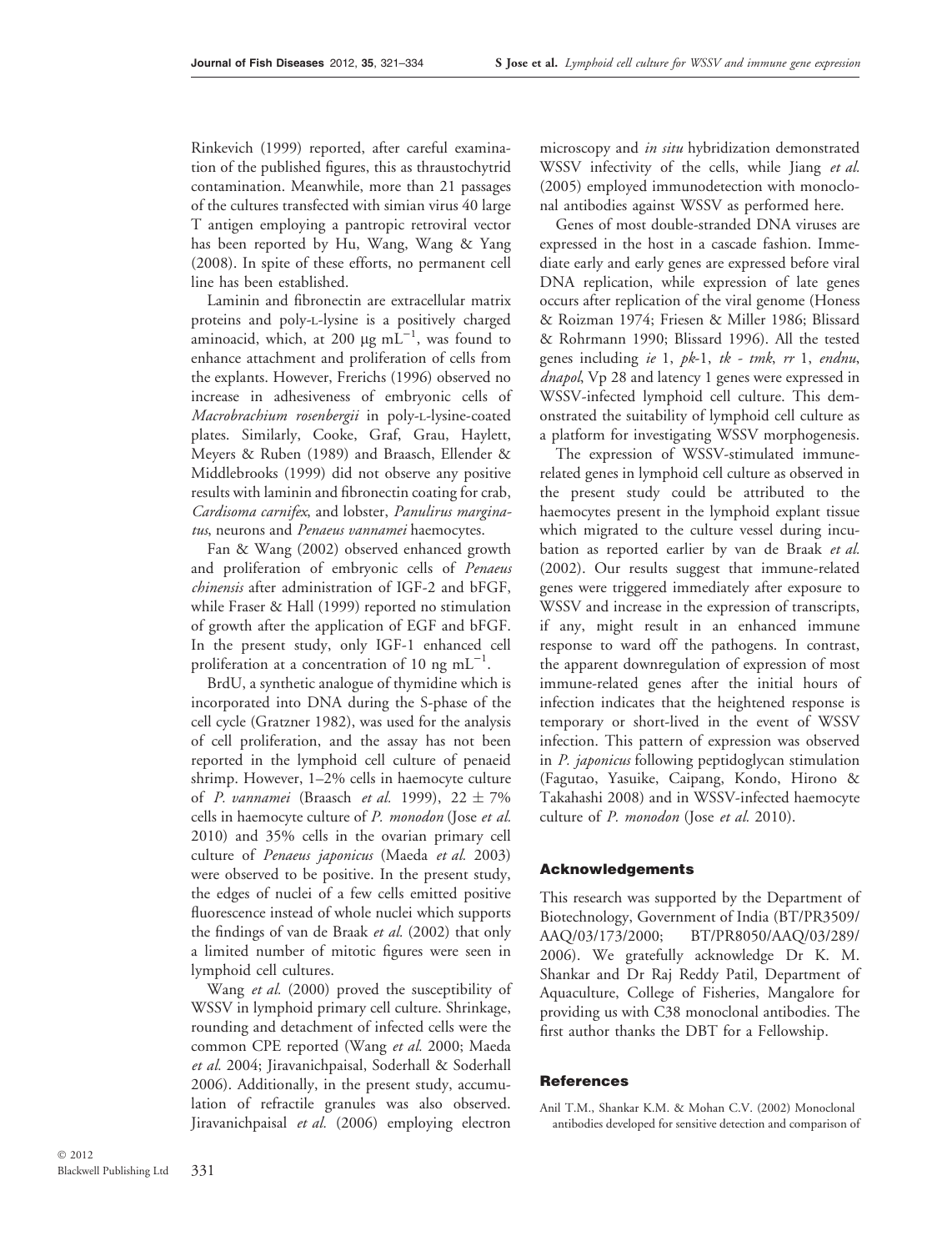white spot syndrome virus isolates in India. Diseases of Aquatic Organisms 51, 67–75.

Berridge V.M. & Tan S.A. (1992) Characterization of the cellular reduction of 3-(4, 5-dimethylthiazol-2-yl)-2, 5 diphenyltetrazolium bromide (MTT): sub cellular localization, substrate dependence, and involvement of mitochondria electron transport in MTT reduction. Archives in Biochemistry and Biophysics 303, 474–482.

Blissard G.W. (1996) Baculovirus-insect cell interactions. Cytotechnology 20, 73–93.

Blissard G.W. & Rohrmann G.F. (1990) Baculovirus diversity and molecular biology. Annual Review of Entomology 35, 127–155.

van de Braak C.B.T., Botterblom M.H.A., Taverne N., Van W.B., Muiswinkel J.H., Rombout W.M. & van der Knaap W.P.W. (2002) The roles of haemocytes and the lymphoid organ in the clearance of injected Vibrio bacteria in Penaeus monodon shrimp. Fish and Shellfish Immunology 13, 293–309.

Braasch D.A., Ellender R.D. & Middlebrooks B.L. (1999) Cell cycle components and their potential impact on the development of continuous in vitro penaeid cell replication. Methods in Cell Science 21, 255–261.

Brandon E.F.A., Sparidans R.W., Meijerman I., Manzanares I., Beijnen J.H. & Schellens J.H.M. (2004) In vitro characterization of the biotransformation of thiocoraline, a novel marine anti-cancer drug. Investigational New Drugs 22, 241–251.

Brocal I., Falco A., Mas V., Rocha A., Perez L., Coll J.M. & Estepa A. (2006) Stable expression of bioactive recombinant pleurocidin in a fish cell line. Applied Microbiology and Biotechnology 72, 1217–1228.

Chen S.N. & Kou G.H. (1989) Infections of cultured cells from the lymphoid organ of Penaeus monodon Fabricius by monodon- type baculovirus (MBV). Journal of Fish Diseases 12, 73–76.

Chen S.N. & Wang C.S. (1999) Establishment of cell culture systems from penaeid shrimp and their susceptibility to white spot disease and yellow head viruses. Methods in Cell Science 21, 199–206.

Chen S.N., Chi S.C., Kou G.H. & Liao I.C. (1986) Cell culture from tissues of grass prawn, Penaeus monodon. Fish Pathology 21, 161–166.

Chen S.N., Jong K.J. & Kou G.H. (1988) Cell cultures from hematopoietic tissue and ovary of penaeid shrimp, Penaeus monodon. In: Invertebrate and Fish Tissue Culture (ed. by Y. Kuroda, E. Kurstak & K. Maramorosch), pp. 195–198. Springer-Verlag, Berlin.

Chen S.N., Jong K.J. & Kou G.H. (1989) Cell cultures derived from tissues of penaeid shrimp, Penaeus penicillatus and hard clam, Meretrix lusoria. In: Invertebrate Cell System Applications, Vol. 2 (ed. by J. Mitusuhashi), pp. 253–262. CRC Press, Florida.

Chien L.P., Hang N.T.T., Van N.T.H., Hanh V.T., Xuan T.T.T., Minh T.N., Linh P.T.C. & Binh N.Q. (2006) In-vitro multiplication of white spot syndrome virus (WSSV) from Penaeus monodon by using Sf9 insect cells. In: Proceedings of International Workshop on Biotechnology in Agriculture, pp. 96–99. Nong Lam University, Ho Chi Minh City.

Cooke I., Graf R., Grau S., Haylett B., Meyers D. & Ruben P. (1989) Crustacean peptidergic neurons in culture show immediate outgrowth in simple medium. Proceedings of the National Academy of Sciences, USA 86, 402–406.

Cox M.M.J. & Hollister J.R. (2009) Flubok, a next generation influenza vaccine manufactured in insect cells. Biologicals 37, 182–189.

Deshpande L.S., Nagarkatti N., Sombati S. & DeLorenzo R.J. (2008) The novel antileptic drug carisbamate (RWJ 333369) is effective in inhibiting spontaneous recurrent seizure discharges and blocking sustained repetitive firing in cultured hippocampal neurons. Epilepsy Research 79, 158– 165.

Fagutao F.F., Yasuike M., Caipang C.M., Kondo H., Hirono I. & Takahashi Y. (2008) Gene expression profile of hemocytes of kuruma shrimp, Marsupenaeus japonicus following peptidoglycan stimulation. Marine Biotechnology 1, 731–740.

Fan T.J. & Wang X.F. (2002) In vitro culture of embryonic cells from the shrimp, Penaeus chinensis. Journal of Experimental Marine Biology and Ecology 267, 175–184.

FAO (2006) State of World Aquaculture: 2006. FAO Fisheries Technical Paper No. 500. Food and Agricultural Organization, Rome.

Flegel T.W. (1997) Special topic review: major viral diseases of the black tiger prawn (Penaeus monodon) in Thailand. World Journal of Microbiology and Biotechnology 13, 433–442.

Flegel T.W. (2006) Detection of major penaeid shrimp viruses in Asia, a historical perspective with emphasis on Thailand. Aquaculture 258, 1–33.

Fraser C.A. & Hall M.R. (1999) Studies on primary cell cultures derived from ovarian tissue of Penaeus monodon. Methods in Cell Science 21, 213–218.

Frerichs G.N. (1996) In vitro culture of embryonic cells from the freshwater prawn Macrobrachium rosenbergii. Aquaculture 143, 227–232.

Friesen P.D. & Miller L.K. (1986) The regulation of baculovirus gene expression. Current Topics in Microbiology and Immunology 131, 31–49.

Gangnonngiw W., Kanthong N. & Flegel T.W. (2010) Successful propagation of shrimp yellow head virus in immortal mosquito cells. Diseases of Aquatic Organisms 90, 77-83.

Ghosh D., Ray A.K. & Dasmahapatra A.K. (1995) Primary culture of prawn hepatocytes in serum free media. In Vitro Cellular and Developmental Biology. Animal 31, 811–813.

Gratzner H.J. (1982) Monoclonal antibody to 5-bromo and 5-iododeoxyuridine: a new reagent for the detection of DNA replication. Science 218, 474–475.

Hao N.V., Thuy D.T., Loan L.T., Phi T.T., Phuoc L.H., Duong H.H., Corsin F. & Chanratchakool P. (1999) Presence of two viral pathogens, WSSV and MBV, in three wild shrimp (Penaeus indicus, Metapenaeus chinensis, and Metapenaeus lysianassa) cultured in the mangrove forest of Camau province. Asian Fisheries Sciences 12, 309–325.

Hernandez-Herrera R.I., Chappe-Bonnichon V., Roch P., Widada J.S. & Bonami J.R. (2007) Partial susceptibility of the SSN-1 fish cell line to a crustacean virus: a defective replication study. Journal of Fish Diseases 30, 673–679.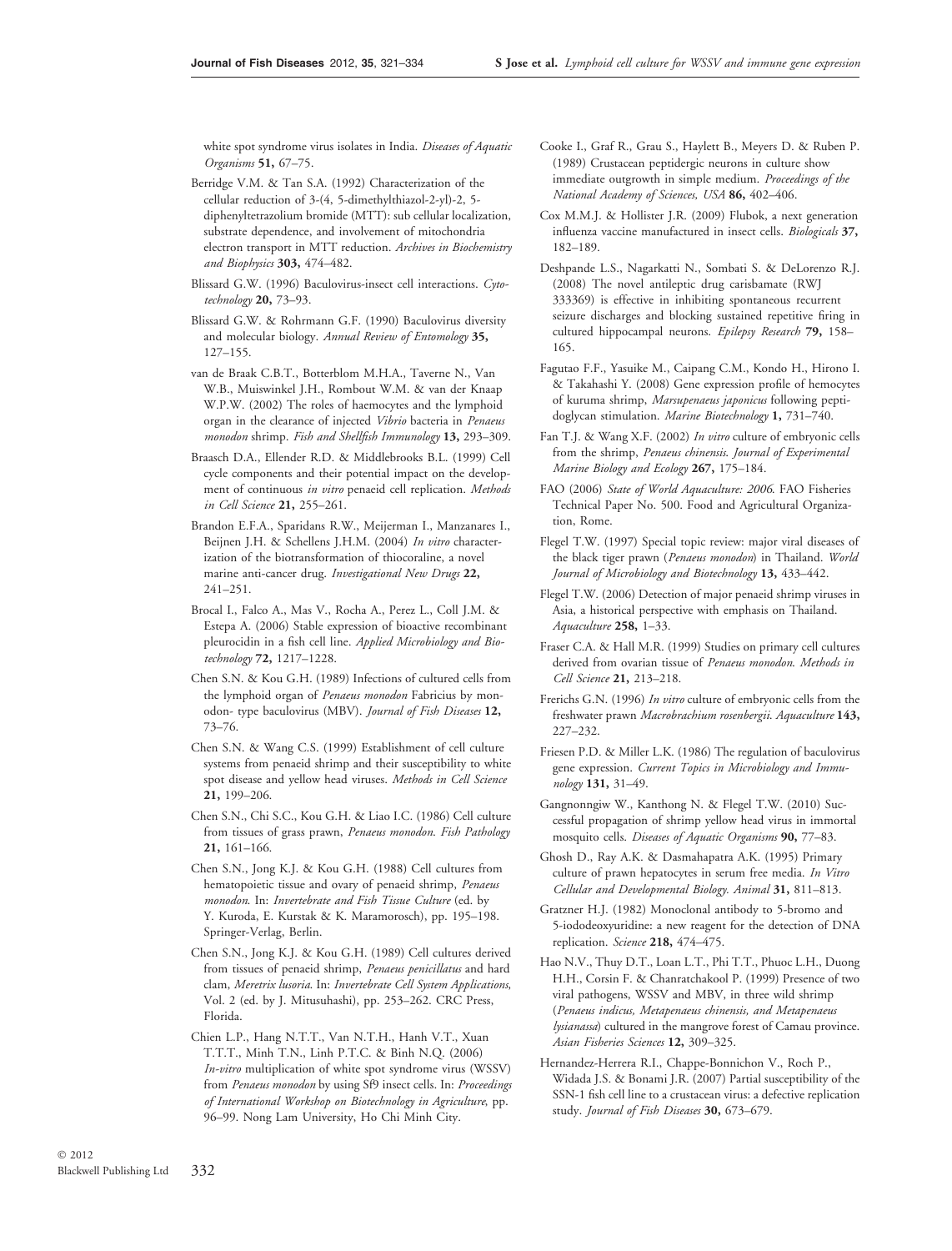- Honess R.W. & Roizman B. (1974) Regulation of herpesvirus macromolecular synthesis: I. Cascade regulation of the synthesis of three groups of viral proteins. Journal of Virology 14, 8–19.
- Hose J.E., Martin G.G., Tiu S. & McKrell N. (1992) Patterns of hemocyte production and release throughout the moult cycle in the penaeid shrimp Sicyonia ingentis. Biological Bulletin 183, 185–189.
- Hsu Y.L., Yang Y.H., Chen Y.C., Tung M.C., Wu J.L., Engelking M.H. & Leong J.C. (1995) Development of an in vitro subculture system for the oka organ (lymphoid tissue) of Penaeus monodon. Aquaculture 136, 43–45.
- Hu G.B., Wang D., Wang C.H. & Yang K.F. (2008) A novel immortalization vector for the establishment of penaeid shrimp cell lines. In Vitro Cellular and Developmental Biology. Animal 44, 51–56.
- van Hulten M.C., Witteveldt J., Peters S., Kloosterboer N., Tarchini R., Fiers M., Sandbrink H., Lankhorst R.K. & Vlak J.M. (2001) The white spot syndrome virus DNA genome sequence. Virology 286, 7-22.
- Itami T., Maeda M., Kondo M. & Takahashi Y. (1999) Primary culture of lymphoid organ cells and hemocytes of kuruma shrimp, Penaeus japonicus. Methods in Cell Science 21, 237-244.
- Jayaprakasha G.K., Mandadi K.K., Poulose S.M., Jadegoud Y., Gowda G.A.N. & Patil B.S. (2007) Inhibition of colon cancer cell growth and antioxidant activity of bioactive compounds from Poncirus trifoliate (L) Raf. Bioorganic & Medicinal Chemistry 15, 4923-4932.
- Jiang Y.S., Zhan W.B., Wang S.B. & Xing J. (2005) Development of primary shrimp hemocyte cultures of Penaeus chinensis to study white spot syndrome virus (WSSV) infection. Aquaculture 253, 114–119.
- Jiravanichpaisal P., Soderhall K. & Soderhall I. (2006) Characterisation of white spot syndrome virus replication in in vitro- cultured haematopoietic stem cells of freshwater crayfish, Pacifastacus leniusculus. Journal of General Virology 87, 847–854.
- Jiravanichpaisal P., Puanglarp N., Petkon S., Donnuea S., Söderhäll I. & Söderhäll K. (2007) Expression of immune-related genes in larval stages of the giant tiger shrimp, Penaeus monodon. Fish and Shellfish Immunology 23, 815–824.
- Jose S., Mohandas A., Philip R. & Bright Singh I.S. (2010) Primary haemocyte culture of Penaeus monodon as an in vitro model for white spot syndrome virus titration, viral and immune related gene expression and cytotoxicity assays. Journal of Invertebrate Pathology 105, 312–321.
- Kasornchandra J., Khongpradit R., Ekpanithanpong U. & Boonyaratpalin S. (1999) Progress in the development of shrimp cell cultures in Thailand. Methods in Cell Science 21, 231–235.
- Kumar V.J.R., Achuthan C., Manju N.J., Philip R. & Bright Singh I.S. (2009) Activated packed bed bioreactor for rapid nitrification in brackish water hatchery systems. Journal of Industrial Microbiology and Biotechnology 36, 355–365.
- Lang G.H., Nomura N., Wang B.Z. & Matsumura M. (2002) Penaeid (Penaeus japonicus) lymphoid cells replicate by cell division in vitro. In Vitro Cellular and Developmental Biology. Animal 38, 142–145.
- Leu J.H., Tsai J.M. & Lo C.F. (2008) White spot syndrome virus. In: Encyclopedia of Virology (ed. by B.W.J. Mahy & M.V.H. van Regenmortel), pp. 450–459. Elsevier, Amsterdam.
- Leudeman R.A. & Lightner D.V. (1992) Development of an in vitro primary cell culture system from the penaeid shrimp, Penaeus stylirostris and Penaeus vannamei. Aquaculture 101, 205–211.
- Lin Y.C., Vaseeharan B., Ko C.F., Chiou T.T. & Chen J.C. (2007) Molecular cloning and characterization of a proteinase inhibitor, alpha2-macroglobulin (a2-M) from the haemocytes of tiger shrimp Penaeus monodon. Molecular Immunology 44, 1065–1074.
- Liu W.J., Chang Y.S., Wang C.H., Kou G.H. & Lo C.F. (2005) Microarray and RT-PCR screening for white spot syndrome virus immediate-early genes in cycloheximide-treated shrimp. Virology 334, 327–341.
- Lo C.F., Ho C.H., Peng S.E., Chen C.H., Hsu H.E., Chiu Y.L., Chang C.F., Liu K.F., Su M.S., Wang C.H. & Kou G.H. (1996) White spot syndrome associated virus (WSBV) detected in cultured and captured shrimp, crabs and other arthropods. Diseases of Aquatic Organisms 27, 215–225.
- Lu Y., Tapay L.M., Loh P.C., Brock J.A. & Gose R. (1995) Development of a quantal assay in primary shrimp cell culture for yellow head baculovirus (YBV) of penaeid shrimp. Journal of Virological Methods 52, 231–236.
- Maeda M., Mizuki E., Itami T. & Ohba M. (2003) Ovarian primary culture of the kuruma shrimp Marsupenaeus japonicus. In Vitro Cellular and Developmental Biology. Animal 39, 208– 212.
- Maeda M., Saitoh H., Mizuki E., Itami T. & Ohba M. (2004) Replication of white spot syndrome virus in ovarian primary cultures from the kuruma shrimp, Marsupenaeus japonicus. Journal of Virological Methods 116, 89–94.
- Mamoyama K., Hiraoka M., Nakona H., Koube H., Inouye K. & Oseko N. (1994) Mass mortalities of cultured kumura shrimp, Penaeus japonicus in Japan in 1993: a histopathological study. Fish Pathology 29, 141-148.
- Martin G.G., Hose J.E. & Kim J.J. (1987) Structure of hematopoietic nodules in the ridgeback prawn, Sicyonia ingentis: light and electron microscopic observations. Journal of Morphology 192, 193–204.
- Mosmann T. (1983) Rapid colorimetric assay for cellular growth and survival: application to proliferation and cytotoxicity assays. Journal of Immunological Methods 65, 55-63.
- Nadala E.C., Lu Y. & Loh P.C. (1993) Primary cultures of lymphoid, nerve and ovary cells from Penaeus stylirostris, and Penaeus vannamei. In Vitro Cellular and Developmental Biology. Animal 29A, 620–622.
- Nupan B., Phongdara A., Saengsakda M., Leu J.H. & Lo C.F. (2011) Shrimp Pm-fortilin inhibits the expression of early and late genes of white spot syndrome virus (WSSV) in an insect cell model. Developmental and Comparative Immunology 35, 469–475.
- Oka M. (1969) Studies on Penaeus orientolis Kishinouye-VIII. Structure of the newly found lymphoid organ. Bulletin of the Japanese Society of Fisheries Oceanography 35, 245–250.